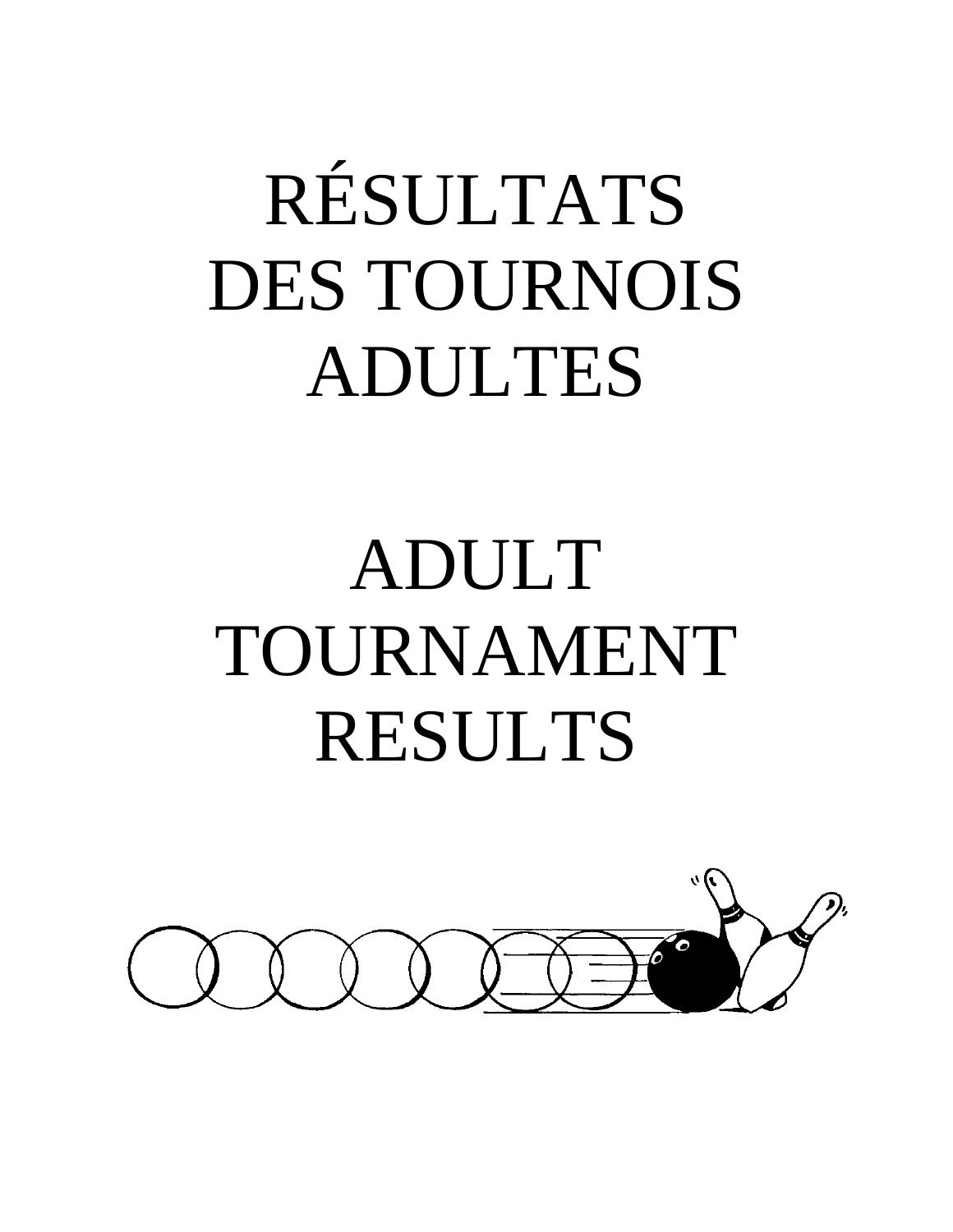

 **Greater Montreal Tenpin Bowling Association**

## **City Championships November 2010 Results**

**Mixed Team Event 12 Entries - Prize Fund \$1020.00 (\$720.00 + \$300.00 Added)**

| Handicap Division - Prize Fund \$612.00                                        |      | <b>Scratch Division - Prize Fund \$408.00</b> |                                                                   |      |          |
|--------------------------------------------------------------------------------|------|-----------------------------------------------|-------------------------------------------------------------------|------|----------|
| 1 Ric Liganor<br>Mario Soc De La Cruz<br>Lito Cambay<br>Baby Palma             | 2909 | \$408.00                                      | 1 Kristin Lapointe<br>Alan Regis<br>Melanie Regis<br>Tim Thompson | 2466 | \$408.00 |
| 2 Christa Corriveau<br>Curvan Thompson<br>Tara-Lyn Lewis<br>Stephane Corriveau | 2888 | \$204.00                                      |                                                                   |      |          |
|                                                                                |      | \$612.00                                      |                                                                   |      | \$408.00 |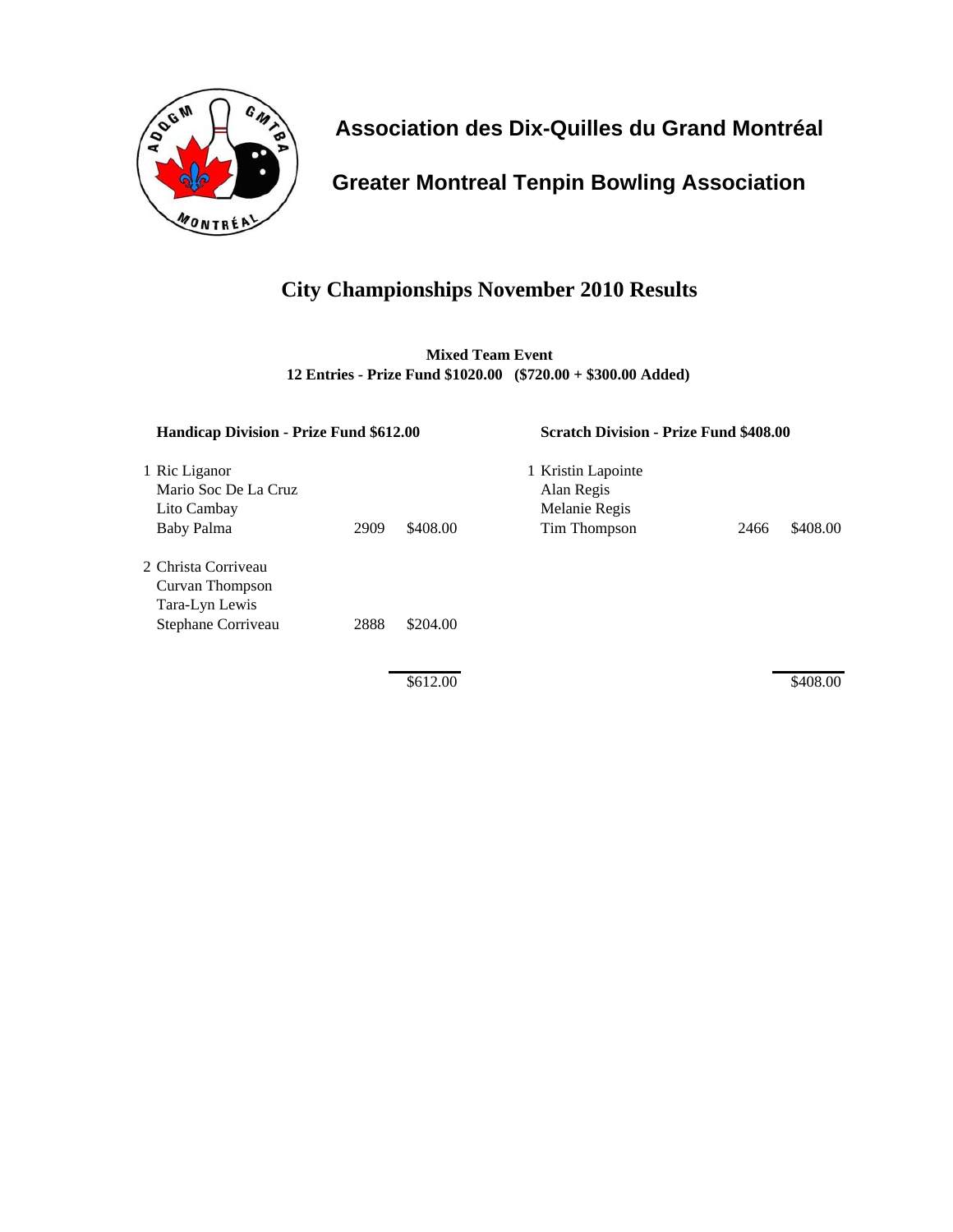

**Greater Montreal Tenpin Bowling Association** 

## Résultats du 1<sup>er</sup> tournoi Abat 9 des Fêtes du 19 décembre, 2010. Results for the 1<sup>st</sup> Annual Holiday Strike 9 Tournament of December 19<sup>th</sup>, 2010.

Prize Fund: 24 entries x \$ 16.00 = \$ 384.00

#### Women's Division  $= $96.00$

| $1 - Rosalie Hiscock$ | 956 \$ 64.00 |  |
|-----------------------|--------------|--|
| 2 – Alyssa Cicconi    | 855 \$ 32.00 |  |

#### Men's Division  $=$  \$288.00

| 1 – Michael Frascarelli | 938 | \$100.00 |
|-------------------------|-----|----------|
| 2 – Mario Datijan       | 863 | \$50.00  |
| 3 – Loren Goodman       | 860 | \$40.00  |
| $4 -$ Mario Dube        | 848 | \$35.00  |
| $5 -$ Carl Girard       | 845 | \$33.00  |
| $6 - Mel$ Agustin       | 844 | \$30.00  |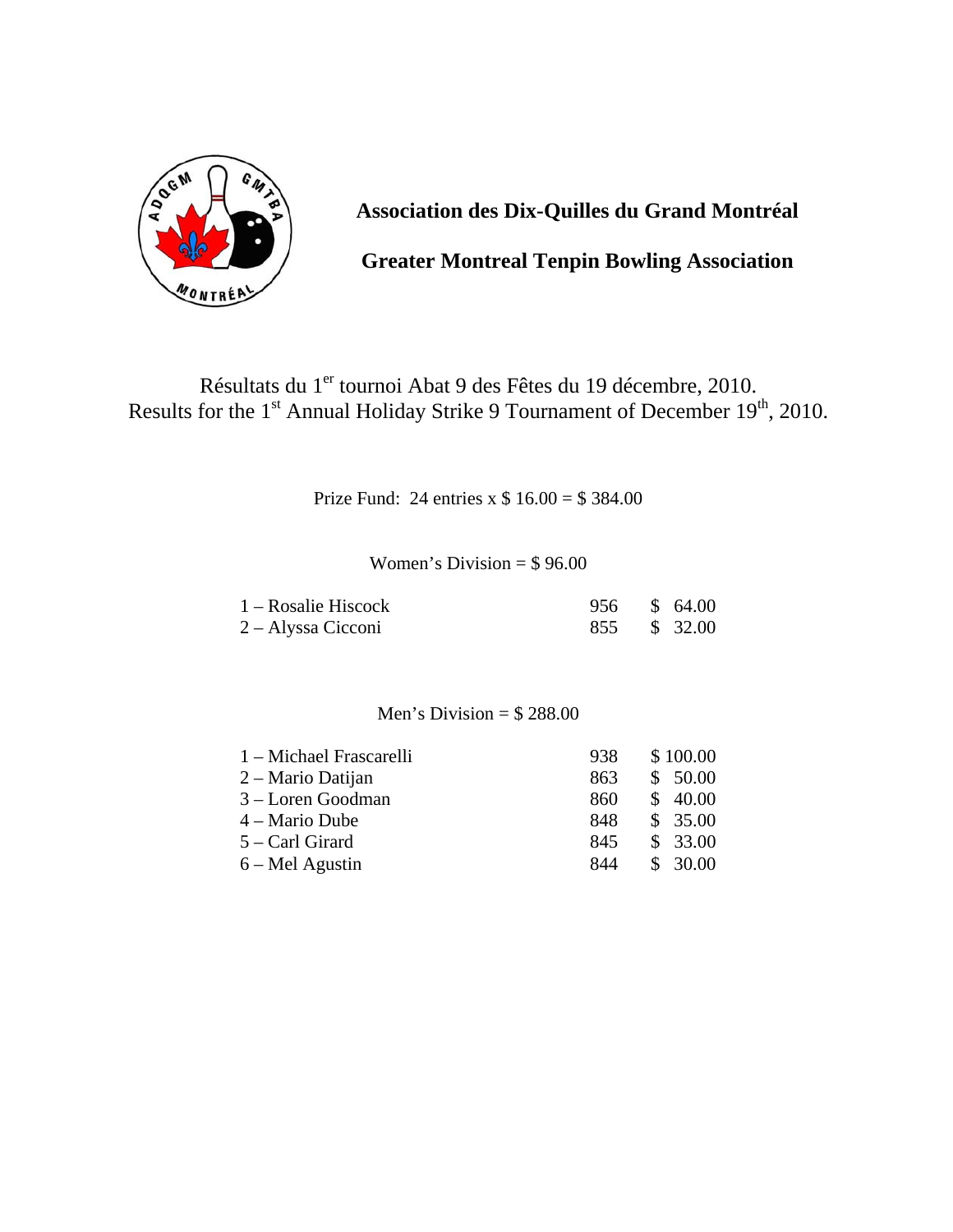

**Greater Montreal Tenpin Bowling Association** 

Résultats du 10ième tournoi Double Mixte du 13 fèvrier, 2011. Results for the 10<sup>th</sup> Mixed Doubles Tournament of February 13<sup>th</sup>, 2011.

Prize Fund: 18 entries x \$ 33.00 + \$400.00 added = \$ 994.00

Handicap Division =  $$596.40$ 

| 1 – Lucie Langlois – Richard Lebeau  | 1363 | \$300.00 |
|--------------------------------------|------|----------|
| 2 – Tammy Rosettani – Stefan Schwarz | 1354 | \$180.00 |
| 3 – Maryann Cloherty – Robert Lang   | 1311 | \$116.40 |

Scratch Division =  $$397.60$ 

| $1 -$ Shaun Westlake – Melissa Fleming    | 1177 | \$210.00 |
|-------------------------------------------|------|----------|
| $2$ – Claude De Bonville – Lucie Langlois | 1136 | \$110.00 |
| 3 – David Poupart – Linda Fure            | 1123 | \$ 77.60 |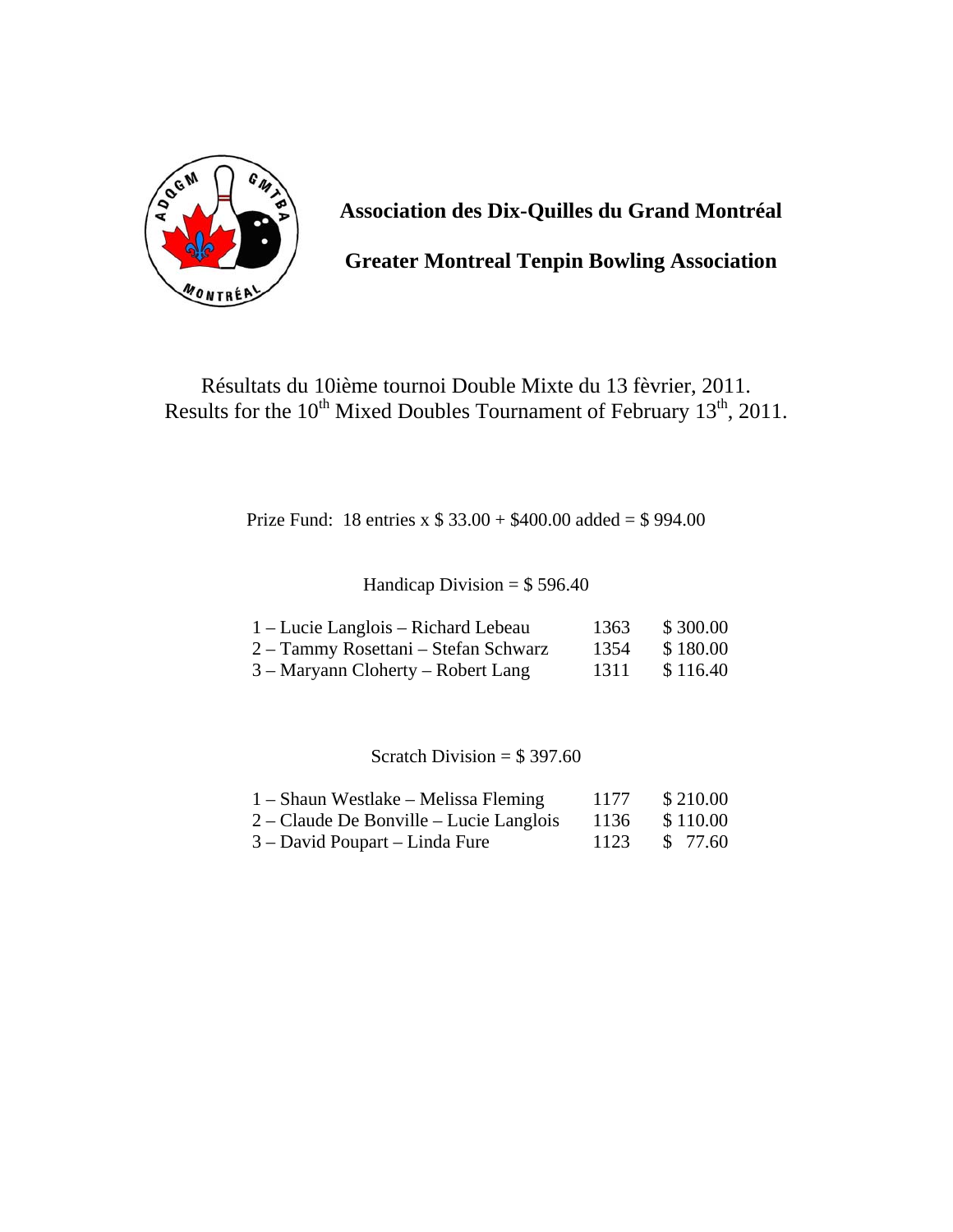

**Greater Montreal Tenpin Bowling Association** 

### Résultats du 11ième tournoi Double Mixte du 2 avril, 2011. Results for the  $11<sup>th</sup> Mixed Doubles Tournament of April  $2<sup>nd</sup>$ , 2011.$

Prize Fund: 8 entries x \$ 33.00 + \$200.00 added = \$ 463.20

Handicap Division =  $$277.92$ 

| 1 – Debbie Ryan – Allen Ryan      | 1376 \$185.28 |
|-----------------------------------|---------------|
| 2 – Christina Burr – Danny Murray | 1314 \$ 92.64 |

Scratch Division =  $$185.28$ 

1 – Tara-Lyn Lewis – Stephane Corriveau 1253 \$ 185.28